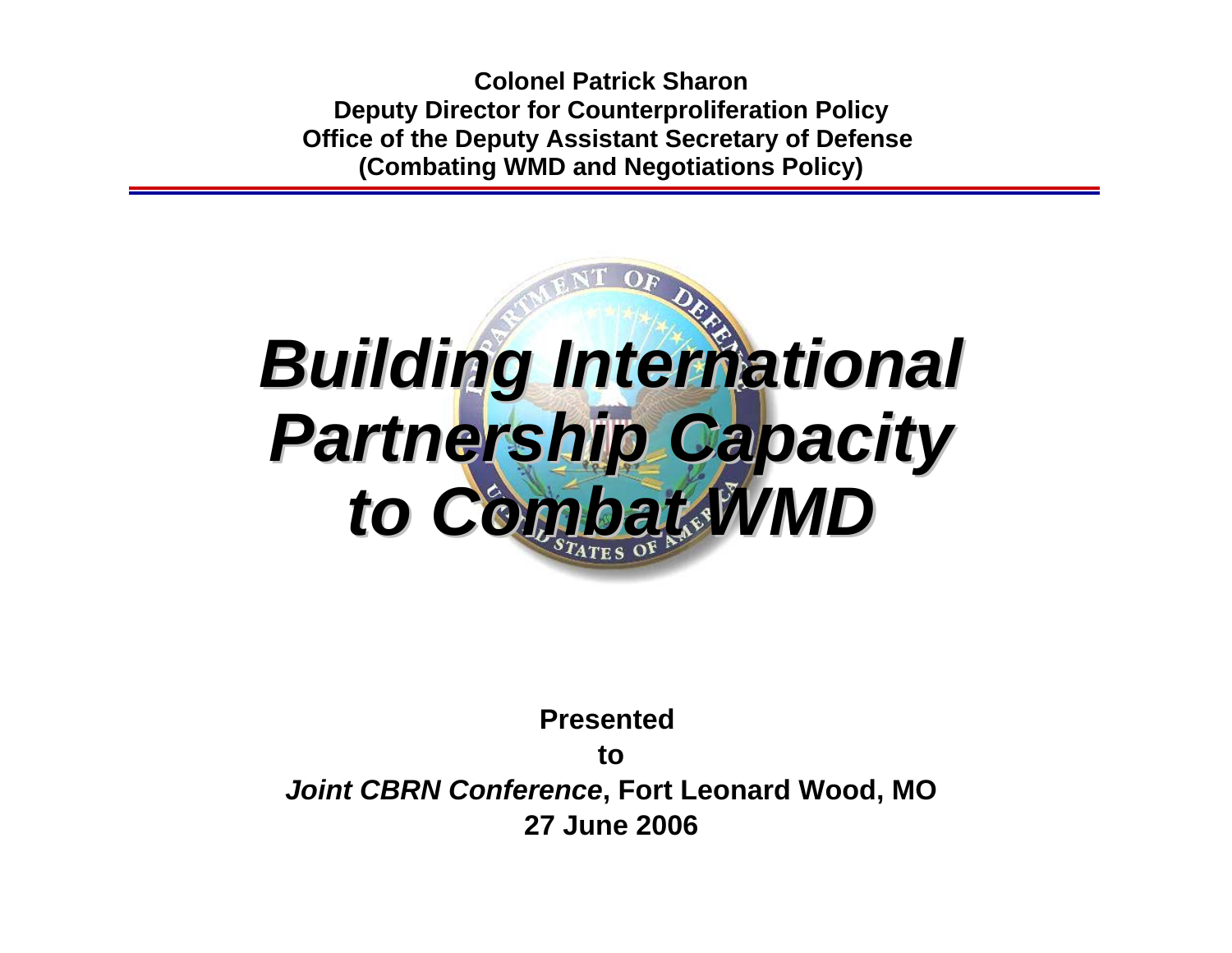

**A key theme in the Quadrennial Defense Review**

- **Targeted efforts to improve the collective capabilities and performance of the Department of Defense and its partners**
- **Partners include domestic and international**
- **Partnership capacity includes preventing hostile states and non-state actors from acquiring and using WMD**

**Our Goal – support and enable partnerships to improve policy, planning, and execution of national and homeland security missions**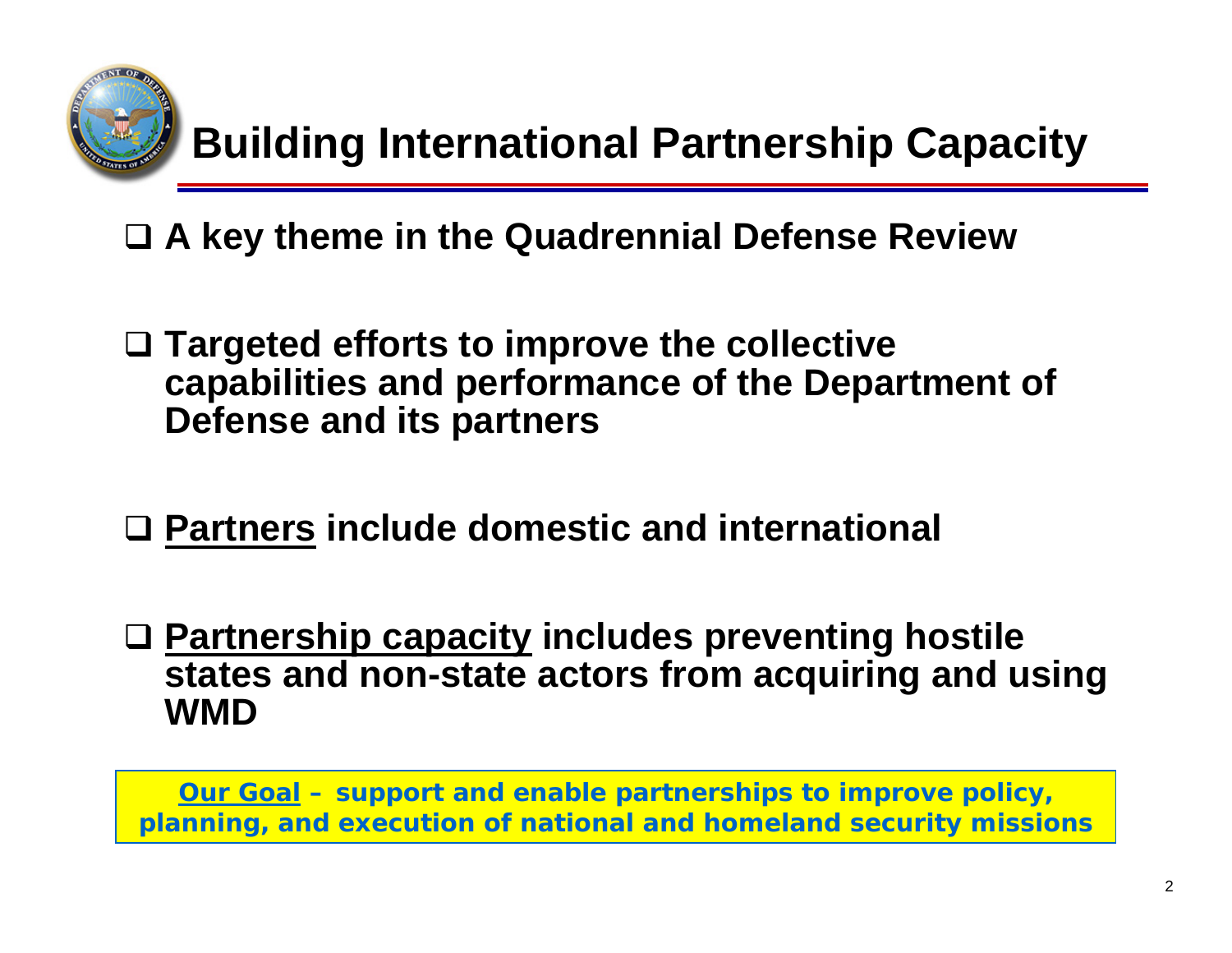

## **National Military Strategy to Combat WMD**

**Military Strategic Goal**

Ensure that the United States, its Armed Forces, *allies, partners, and interests* are neither coerced nor attacked by enemies using WMD.

#### **Military Strategic Objectives**

| Defeat and Deter | Defend,     | Reduce,    | Prevent,    |
|------------------|-------------|------------|-------------|
|                  | Respond and | Destroy or | Dissuade or |
|                  | kecover     | Reverse    |             |

| <b>Strategic Enablers</b>     |                                               |  |                                                                |                                       |  |  |  |
|-------------------------------|-----------------------------------------------|--|----------------------------------------------------------------|---------------------------------------|--|--|--|
| Intelligence                  | <b>Strategic</b><br>Communications<br>Support |  |                                                                | <b>Partnership</b><br><b>Capacity</b> |  |  |  |
| <b>Military Mission Areas</b> |                                               |  |                                                                |                                       |  |  |  |
| Offensive operations          |                                               |  | <b>Passive Defense</b>                                         |                                       |  |  |  |
| <b>Elimination operations</b> |                                               |  | <b>WMD Consequence Management</b>                              |                                       |  |  |  |
| Interdiction operations       |                                               |  | <b>Security Cooperation &amp; Partner</b><br><b>Activities</b> |                                       |  |  |  |
| <b>Active Defense</b>         |                                               |  |                                                                |                                       |  |  |  |
|                               |                                               |  | <b>Threat Reduction Cooperation</b>                            |                                       |  |  |  |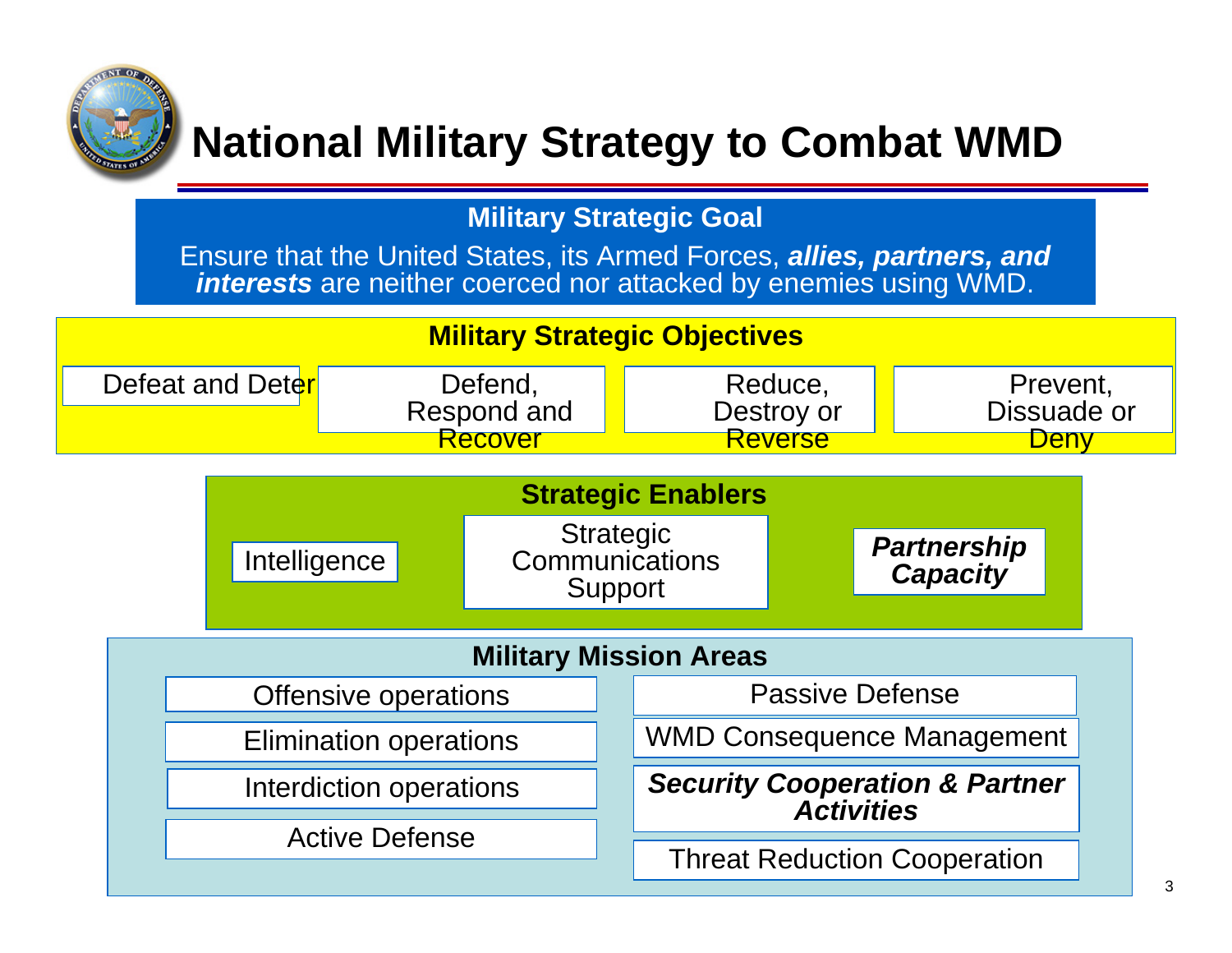

## **Ongoing and Growing Efforts - Highlights**

## **Pacific region**

- Korea, Japan, Singapore
- Multinational Planning Augmentation Team

### **NATO and Europe**

- Multinational CBRN Defence Battalion
- Czech Centre of Excellence

#### **Middle East and Southwest Asia**

- Cooperative Defense Program
- Eagle Resolve